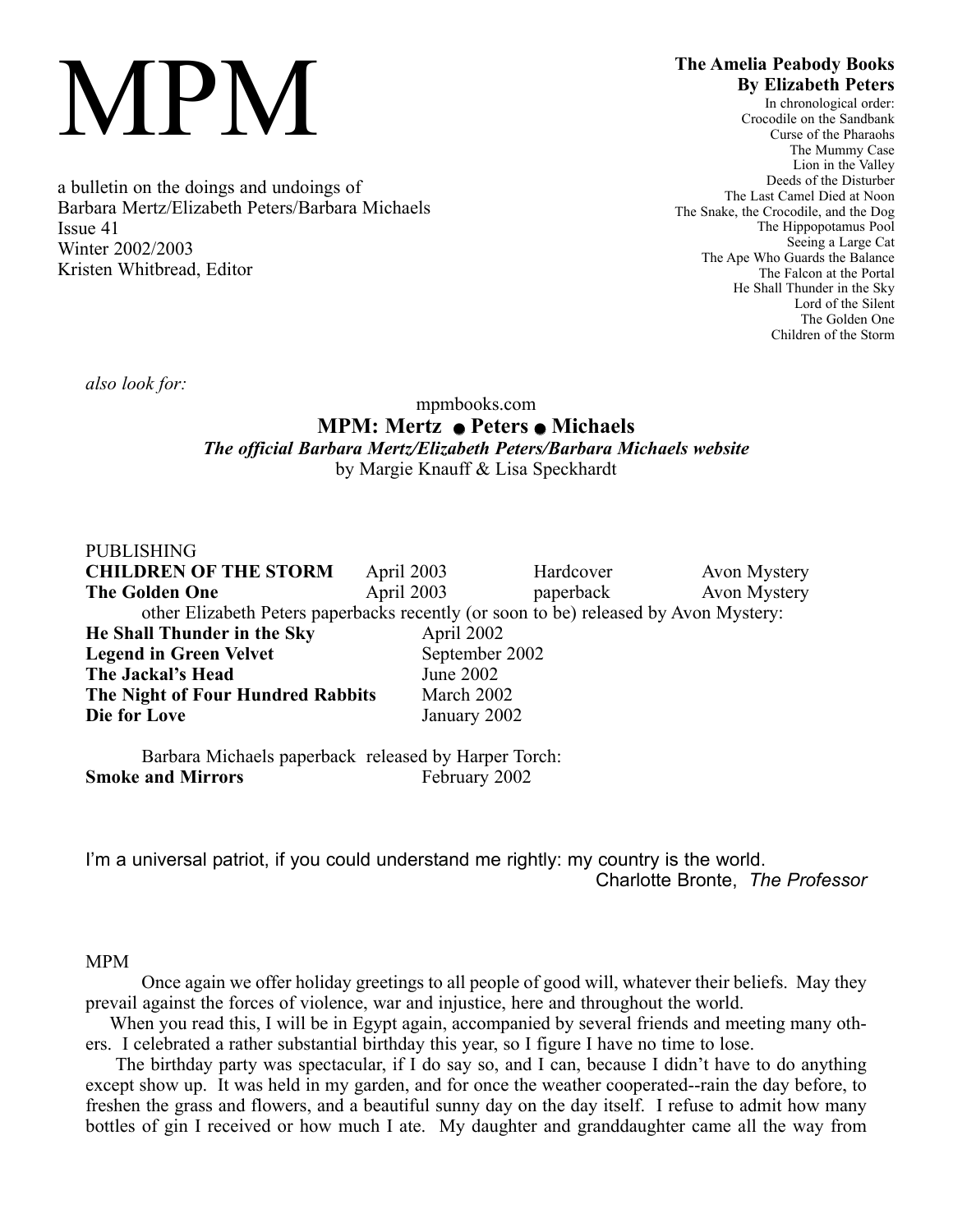Chicago, my son and his wife and four kids were a vivacious presence, and friends came from near and far. I am so grateful to all who made it a truly memorable memory, including Tim, who fished grandchildren out of the lily pond, and Kristen, who managed the entire affair and produced a magnificent birthday cake at the last minute, and Dominick and Kathleen Abel, the instigators and sponsors. It was above and beyond the call of duty for all of them, and they made me feel very special.

On a more mundane level, I can report that Children of the Storm has received its final edit and is on its way to the printer. April l, 2003, is the pub date; the paperback of The Golden One will appear at the same time. The Amelia Peabody Compendium--official title, Amelia Peabody's Egypt--is in its antepenultimate stage. It is gorgeous, entertaining, and informative. I speak without prejudice. Morrow will publish it next fall, in time for Christmas. (Hint.)

Until next time--

We have to face the fact that either all of us are going to die together or we are going to learn to live together, and if we are to live together we have to talk.

Eleanor Roosevelt, , in *New York Times*

#### LETTERS

The internet pays a visit again in the form of Kathy Hedges (on behalf of her Yahoo group discussion pals) who plied MPM with enough questions for several issues:

Kathy Hedges: When you introduced Margaret Minton in "Deeds," was it with the idea in mind that she would eventually become a love interest for Sethos? The book immediately before "Deeds" was "Lion," in which we found out that Sethos had conceived a passion for Amelia. You knew, at the time, that Sethos was Amelia's brother-in-law, although we did not. [Did] you build yourself a way out of this complication by bringing Margaret onstage, so she could be handy as a love interest for Sethos once his relationship to the family was known? Or were you simply casting around for a love interest after the end of Thunder and lighted on Margaret as a possibility?

MPM No. No. I didn't "cast around for a love interest;" Margaret was there, and I thought inevitable. She's a lot like Amelia, physically and otherwise.

Kathy Hedges: What was going on when Ramses kissed Mrs. Fortescue, the spy in "Thunder"? He kissed her and thought of Nefret, and next thing you know, Mrs. F. was inviting him up to her room. I said in the online group that Ramses was probably having a physical reaction to his thoughts of Nefret, Mrs. Fortescue noticed, and she thought it was all about her, so she invited him to her bedroom. A number of people disagreed with this interpretation, so I don't know whether I've just got a dirtier mind than the books actually warrant.

MPM Well, really. Mrs. Fortescue intended to distract Ramses all along - for several reasons. Kathy Hedges: We group members have had a great deal of innocent (?) fun speculating on which of your characters we would marry, and which we would have an affair with. Poor old Sethos! Absolutely no one wanted to marry him! He'll have to content himself with the long list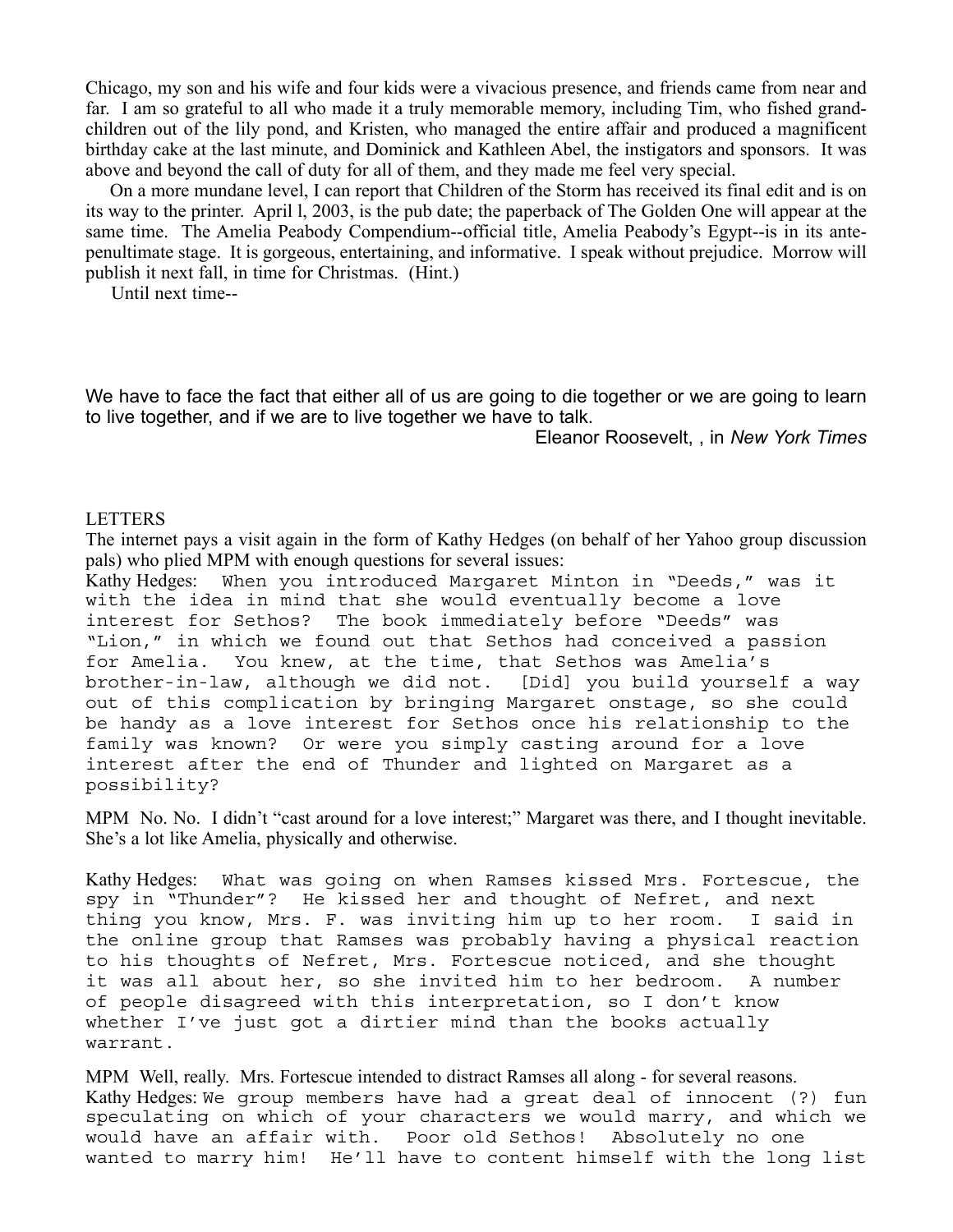of readers who would line up to have affairs with him. The silliest poll...the Most Romantic Kiss poll [follows]

And the winner by a landslide (31% of the voting Yahoo-Amelia-List public): Ramses and Nefret, He Shall Thunder in the Sky "One arm held her pressed to his side, her body arched like a bow in his hard grasp. Putting his hand under her chin, he tilted her head back and brought his mouth down on hers."

MPM Thanks for the poll - what a hoot!

And in response to a previous letter from Kathy Hedges, Jan Pitt writes: It absolutely astonishes me that anyone could read the whole of the Peabody Emerson canon and not be constantly aware of the depth of their feelings for each other. Whatever else happens in their chequered lives, that seems to me to be a constant, often unspoken but always implicit. Yes, I think Amelia is fond of Sethos, but isn't it possible that that is because of his resemblance to the man she adores? To compare the affection she feels for Sethos with the love she has for Emerson is like - oh, like comparing candlelight with starlight! And to interpret the scene at the end of The Golden One between Sethos and Amelia as a sort of cross between confession and renunciation - can you really imagine MPM writing something along those lines? She's great at spoofing as we know but she really cares for Amelia and certainly wouldn't let common sense desert her! Incidentally, Amelia makes absolutely no secret of her love for Abdullah. I'd say that he was very much more important to her than Sethos....

MPM I'm with you, Jan. Love is (pay attention) a very complicated emotion. One kind of love does not exclude others. (Shall I write a "how-to" book?)

Kathy Hedges: I just want to assure you that I never thought Amelia stuck with Emerson only through loyalty. One of the things I have enjoyed most about the books is that they feature a happily married couple. Usually couples in fiction are either dysfunctional, or else the story ends with "they lived happily ever after." This series shows us what "happily ever after" looks like, which is rather uncommon. I guess, to paraphrase Tolstoy, happy couples must be very hard to write about.

Joan DeFato: Could you give a summary of your preface about the games you play with your readers? I always knew that you do play games, but I think there is more to it than I realize.

KDW The only preface we could find which particularly addresses this is MPM's introduction to the specially bound 1990 reprint of Curse of the Pharaoh's by The Armchair Detective Library:

...Let me add one final note to the development of the Amelia-Emerson saga which took place in Curse of the Pharaohs. As I mentioned in the introduction to Crocodile on the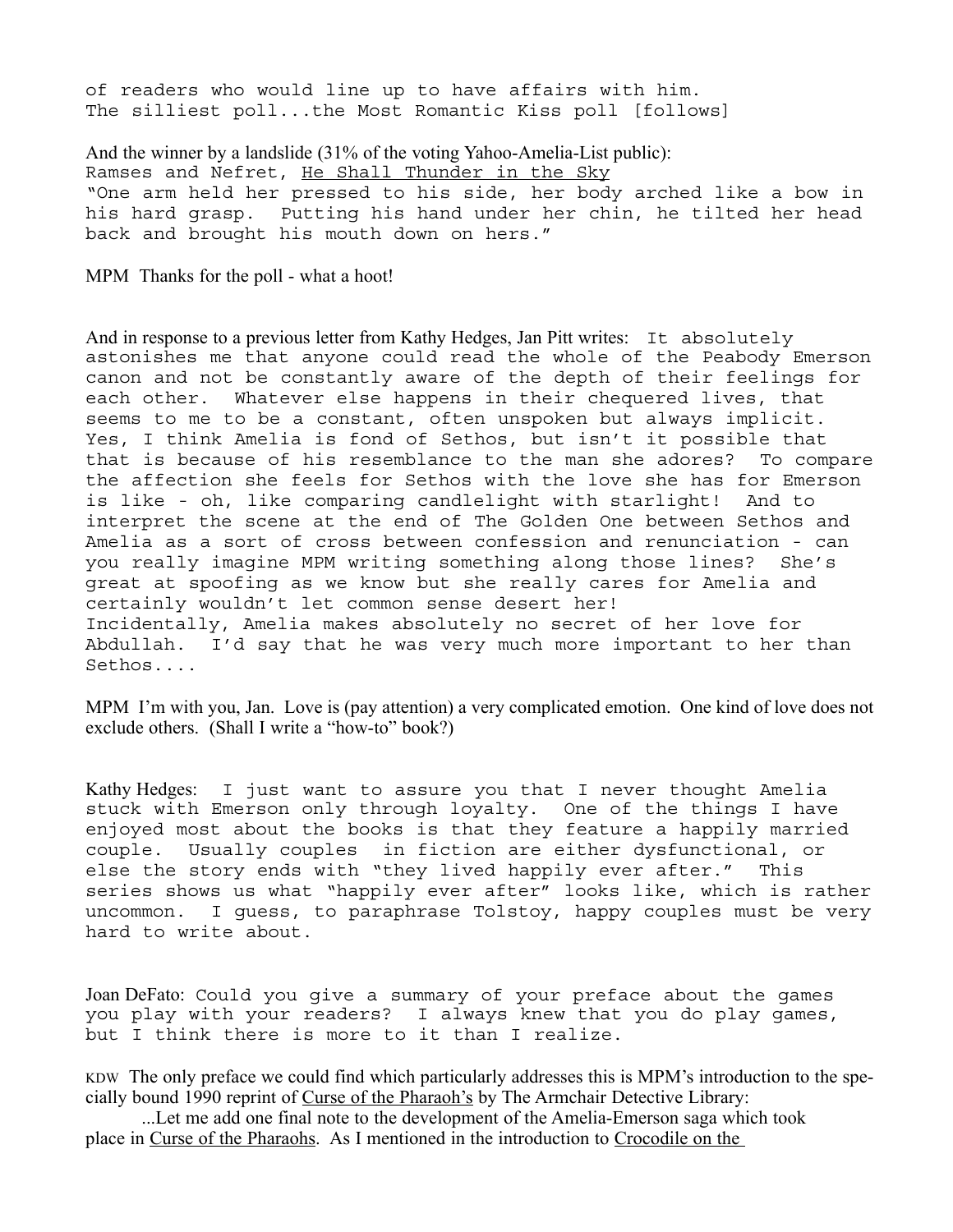Sandbank, I took pleasure in borrowing a number of devices from nineteenth century sensational fiction. In "Curse" I stole, shamelessly and directly. Readers will of course recognize the derivation of the name of the unfortunate Lord Baskerville (of the Norfolk, not the Devonshire branch of the family); they may not have realized that the names of almost all the other characters are also derived from Doyle, Collins, and other masters of the genre. I found myself doing this more and more as the saga proceeded; not only is it an interesting game, in which well-versed readers can participate, but it is my humble tribute to those who preceded me and inspired me.

KDW The compendium, Amelia Peabody's Egypt (which will be published in November 2003) includes a "Literary Quiz" composed by MPM, which will test your knowledge of a number of the references found in the novels. In addition to the literary connections, MPM alludes in a number of places to particular knowledge from the field of Egyptology - from Amelia's prescient comments to and about Howard Carter and Tut's tomb, to her suggestions that Ramses discovered KV55 first, to MPM's gentle (usually) satire of archaeologists (and politicians) of the era.

Jennifer Campbell and Sangeeta Sheney: Will you be addressing the time gaps between Amelia novels at some point? We thought it would be awesome to find out what happens in the gap between The Ape Who Guards the Balance and The Falcon at the Portal, among others. Will there ever be a return to the Nubian Oasis? Where is Kevin O'Connell? Will we ever see Percy's sister, Violet, again?

MPM The right questions at the right time. But you'll have to wait until 2004 to find out some of the answers. "Children of the Storm" takes us up to 1919. After that...watch this space.

If the whole human race lay in one grave, the epitaph on its headstone might well be: "It seemed a good idea at the time."

Rebecca West, in *New York Times*

#### COOKIECOOKIECOOKIECOOKIECOOKIECOOKIECOOKIECOOKIECOOKIECOOKIE KDW

Okay folks, we're running out of recipes to share. As many of you who have been receiving the newsletter for a while know, in our "holiday" issue we have always included a cookie recipe. However, after ten years we have rather depleted our supply of favorite recipes. That is the ONLY reason that I seriously considered including our Christmas Stolen recipe (to which MPM replied, " You really hate some of those folks out there, huh?") Okay, so perhaps the Stolen recipe is more complicated than most of us have time to indulge in these days, but I have always felt it was a worthwhile endeavor in any case. It is a recipe that builds character, as it were. However, so that there are no grumbles about burdensome assignments, for this year I am including a great recipe from MPM's cousin, Marilyn Hyde. But I'm putting you folks on notice: for next year's homework you can plan on receiving the Stolen recipe. With one year's notification, and all that extra time to properly schedule your holiday vacation, I will not expect to hear any complaints about time constraints.

#### **Vanilla Chip Maple Cookies**

Yield: 7 dozen cookies. Preheat oven to 350. Cream the following together: 1 c shortening 1/2 c butter softened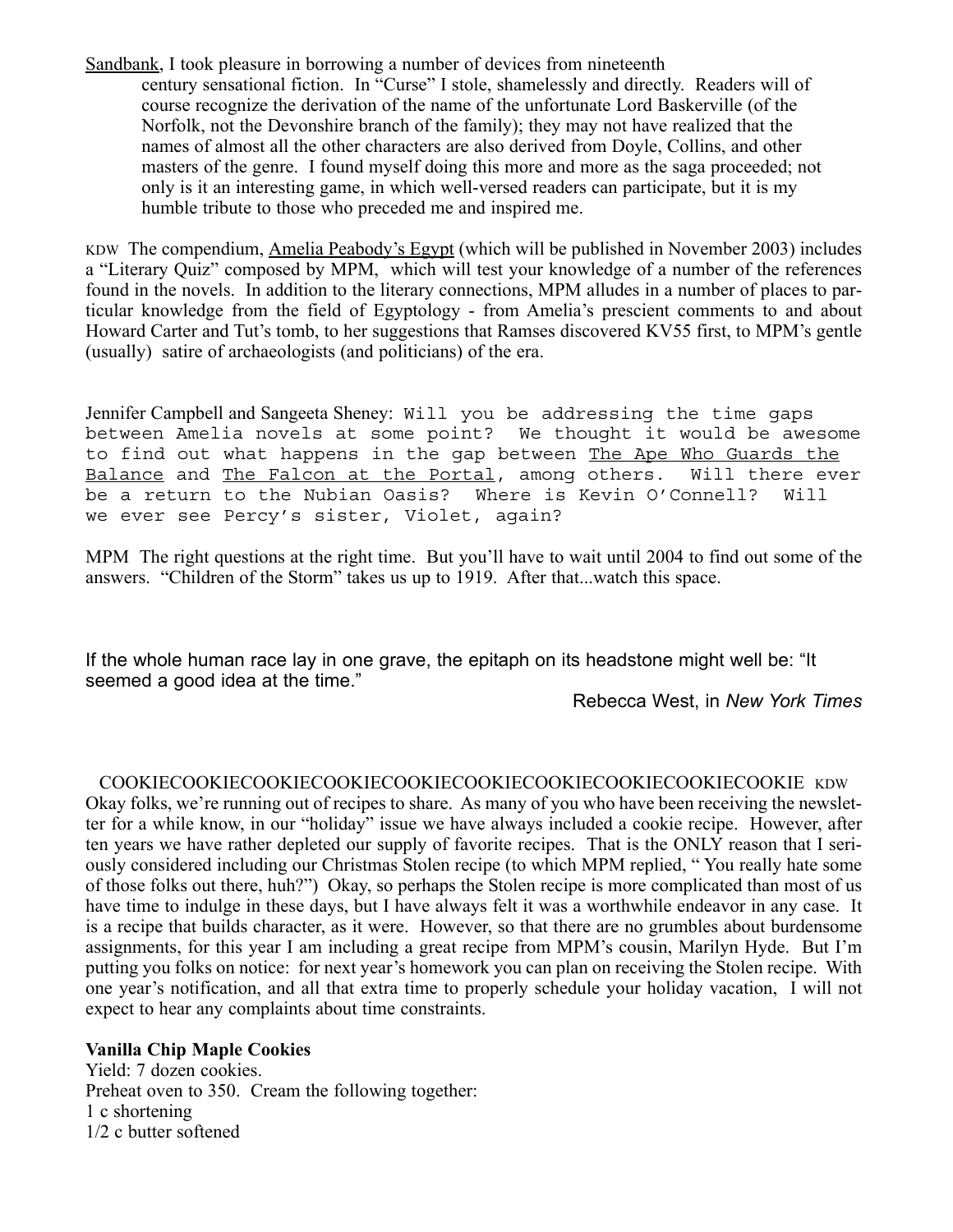2 c packed brown sugar Then add one at a time and mix thoroughly: 2 eggs Beat in: 1 tsp vanilla extract 1 tsp maple flavoring Combine the following dry ingredients and add to the above creamed mixture: 3 c flour (if you like thicker cookies make the dough stiffer with about 1/2 c more flour) 2 tsp baking soda Finally, stir in: 2 c white chips 1/2 c chopped pecans Drop dough by rounded teaspoonfuls onto ungreased baking sheets. Bake for 8-10 min. until golden brown. Frosting (absolutely necessary!) Beat together until of spreading consistency: 1/4 c butter softened 4 c confectioners' sugar 1 tsp maple flavoring 4-6 tab milk (adjust for proper consistency) Ice cooled cookies and place a pecan half atop each (it takes about 3 1/2 c pecan halves to a batch).

There's no difference between one's killing and making decisions that will send others to kill. It's exactly the same thing, or even worse.

Golda Meir, in *L'Europeo*

### IN RESPONSE TO YOUR REQUEST FOR A BRIEF FOWL FOLLOW-UP\* KDW

There is often in people to whom "the worst" has happened an almost transcendent freedom, for they have faced "the worst" and survived it.

#### Carol Pearson, *The Hero Within*

I don't wish to offend anyone by making light of the above quote, but truly, if a duck can feel a transcendent freedom then ours were floating on air when they left our house. They endured an arduous existence at our house. Actually, when all was said and done, horrific might be a better descriptive. I may not have mentioned it previously, but our neighbors have beagles, and they occasionally escape their enclosure. Beagles are, by and large, hunting dogs. They're not particular about what they hunt; ducks will serve as well as anything else. For a while our duck herd looked like the Walking Wounded. (Trust me, it was a herd - when thirteen ducks graze and tromple grass, ferns, flowers and bushes to the ground more effectively than thirteen goats, then its a herd.) We had two whose broken legs were patched together with clothespin stints, gauze and first aid tape; one who completely lost one eye as well as her sight in the other, one with a broken wing, one whose chest bore puncture wounds and who wheezed for quite some time until the the holes healed, one male with two strained wings (from beating off his attackers) which dragged alongside him like the trailing hem of a ball gown at the conclusion of a riotous waltz. One didn't make it. Out of kindness to them, when everyone had more or less healed, I sent a number of them to live on various people's ponds. Against my better judgement, we kept the large wheezy male - Bobo Crappit; one of the undamaged few to whom my son had formed an attachment - Miss Dottiebottom; and Blind Io (guess who?). Blind Io lives with the chickens; Bobo and Miss Dottie live with the horses. Let's hope the spirit of ducks is now watching over them; speaking on behalf of the ducks, it certainly did a miserable job of it before this.